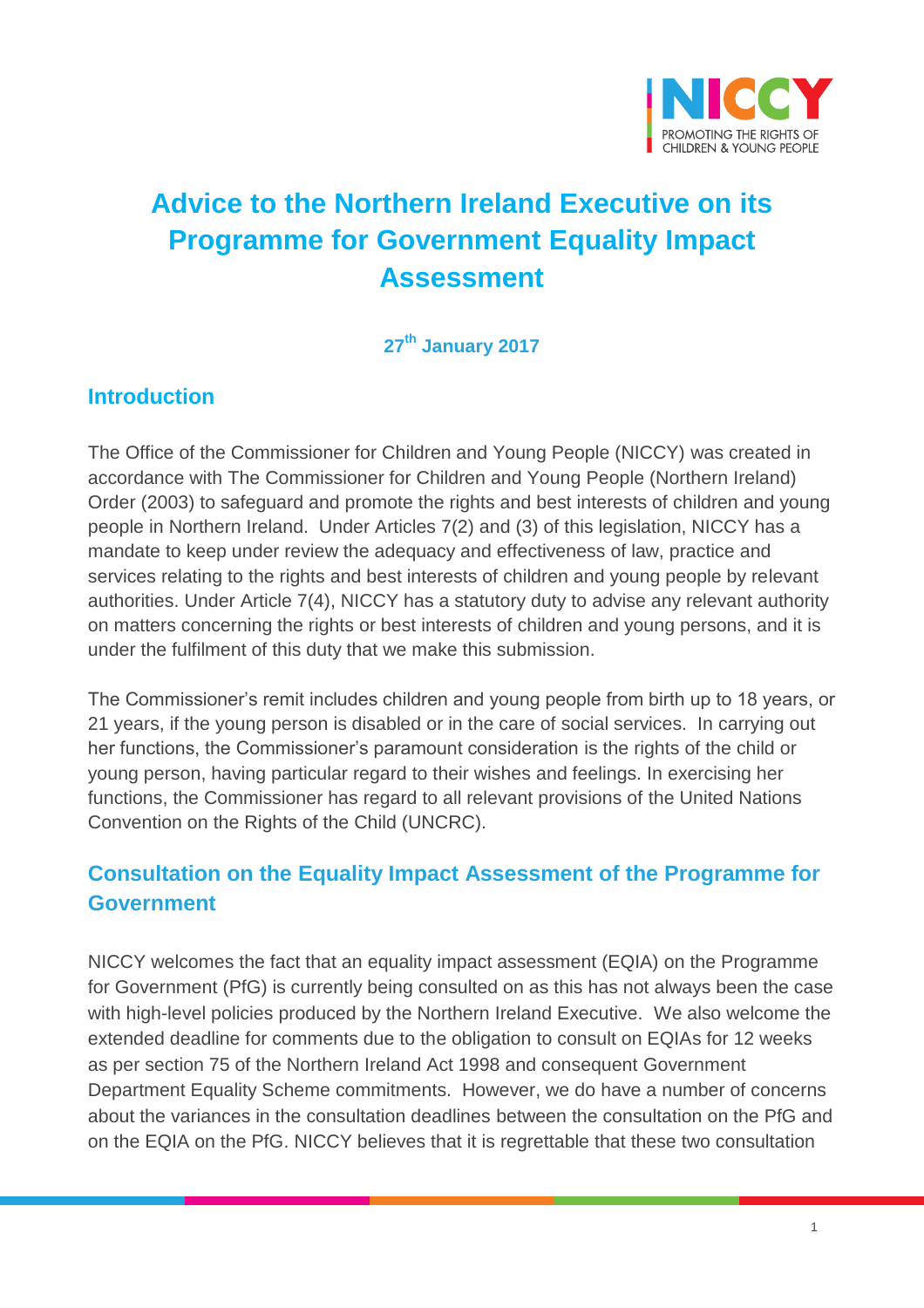

processes are occurring in isolation of each other and it that it would have been preferable if the consultation on the EQIA was carried out at the same time as the consultation on the PfG. It is fundamental to the proper and effective operation of section 75 of the Northern Ireland Act 1998 that EQIA's and views expressed in consultation on an EQIA centrally inform the development of policies and legislation. The intention of section 75 is to mainstream equality of opportunity and make it central to policy decision making. In order for an equality perspective to be central to policy making it needs to be incorporated in all policies at all levels and stages. This would involve incorporation of the principles of equality of opportunity from the beginning of this process and throughout the development and implementation of the policy for future impact assessment by Government of all high level strategic policy development.

It is extremely important to compliance with section 75 of the Northern Ireland Act 1998 that final decisions about the PfG are not made prior to the end of the consultation and analysis of responses on the EQIA. This would have the impact of totally undermining the section 75 process as the views expressed in consultation on and the findings of an EQIA must contribute to the policy decision making process. If policy decisions are made and adverse impact is identified after decisions are made, the scope for mitigation and alternatives are nil as decisions have already been taken without regard to the equality obligations. **NICCY therefore seeks unequivocal assurances that the views expressed in response to the EQIA consultation on the PfG will be taken full cognisance of in formulating the final PfG document**.

Given the impact that the PfG will have on the lives of children and young people, direct consultation with this group is vital in ensuring compliance with section 75 and Article 12 of the UNCRC. Children and young people comprise approximately a quarter of the population in Northern Ireland and are service users of all of the services which will be impacted upon by the PfG proposals, including education, health, youth services, housing, social services and others. Given the likely impact that the PfG proposals will have on the lives of children and young people, direct consultation with this group will be central to ensuring this large group of vulnerable citizens are consulted in respect of the EQIA on the PfG.

The Equality Commission's, *"Guidance for Implementing Section 75 of the Northern*  Ireland Act 1998<sup>"1</sup> states that consultation should take place in accordance with its stated Guiding Principles on Consultation and that,

 $\overline{a}$  $<sup>1</sup>$  April 2010.</sup>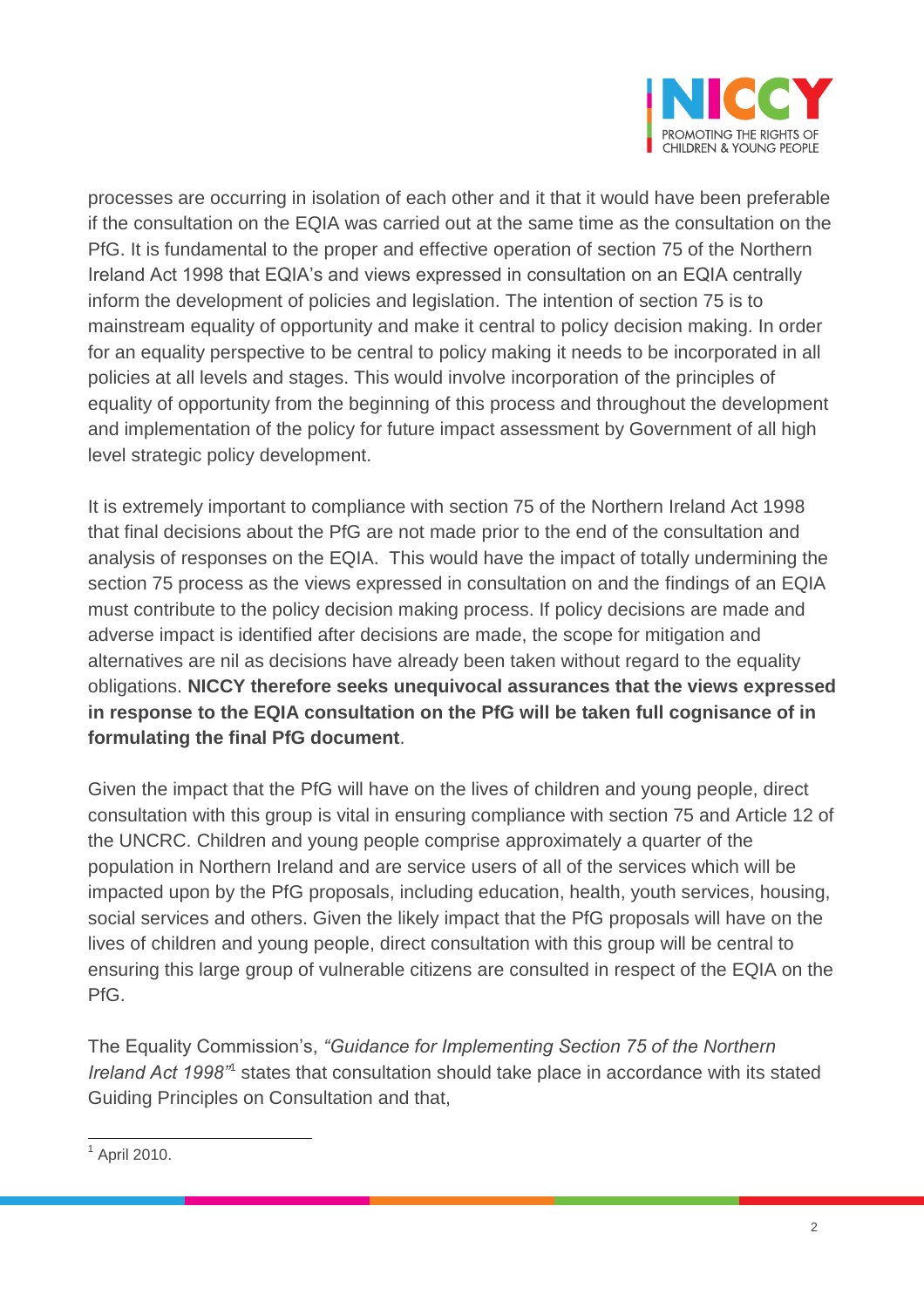

*"...specific consideration is given to how best to communicate information to children and young people..."*<sup>2</sup>

Despite this obligation, NICCY has been unable to access a child accessible version of the EQIA on the PfG. NICCY would expect the Northern Ireland Executive to carry out a comprehensive engagement and consultation exercise with children and young people in line with section 75 of the Northern Ireland Act 1998. **The Commissioner requests that information about the measures which have been or are being taken to ensure the full and meaningful participation of children and young people in the consultation process on the EQIA of the PfG be made available.** 

## **General Comments**

As stated above, NICCY welcomes the consultation on the EQIA of the PfG. This is particularly the case given that both the Screening Template on the PfG and the Summary of Outcomes of the Screening Exercise on the PfG documents state that the PfG will be screened out for an EQIA. Given the significance of the PfG in terms of its strategic importance, NICCY would have expected all relevant screening documentation to conclude that the potential impact on enjoyment of equality of opportunity as a result of the policy proposals contained in the PfG is major and therefore should be screened in for an EQIA. This would be in line with the Equality Commission's, "*Guidance for Implementing Section 75 of the Northern Ireland Act 1998".* <sup>3</sup> With regard to the screening documentation on the PfG, it is extremely concerning that the conclusions reached with regard to consideration of equality implications for members of all of the nine section 75 categories are that the question is either not applicable or that there will be no impact on equality of opportunity or good relations as a result of the PfG. The screening decision in the screening template states that,

*"The PfG Framework has no differential impact on any s.75 group, and no direct impact on equality of opportunity or good relations."*

The PfG is the NI Executive's overarching strategy for the work of Government for the period 2017 – 2021. It sets the strategic context for the associated delivery plans, related strategies (Investment, Economic and Social) for Northern Ireland and subsequent

 $\overline{a}$  $<sup>2</sup>$  Chapter 7.</sup>

<sup>3</sup> Pg 64, *Op cit* 1.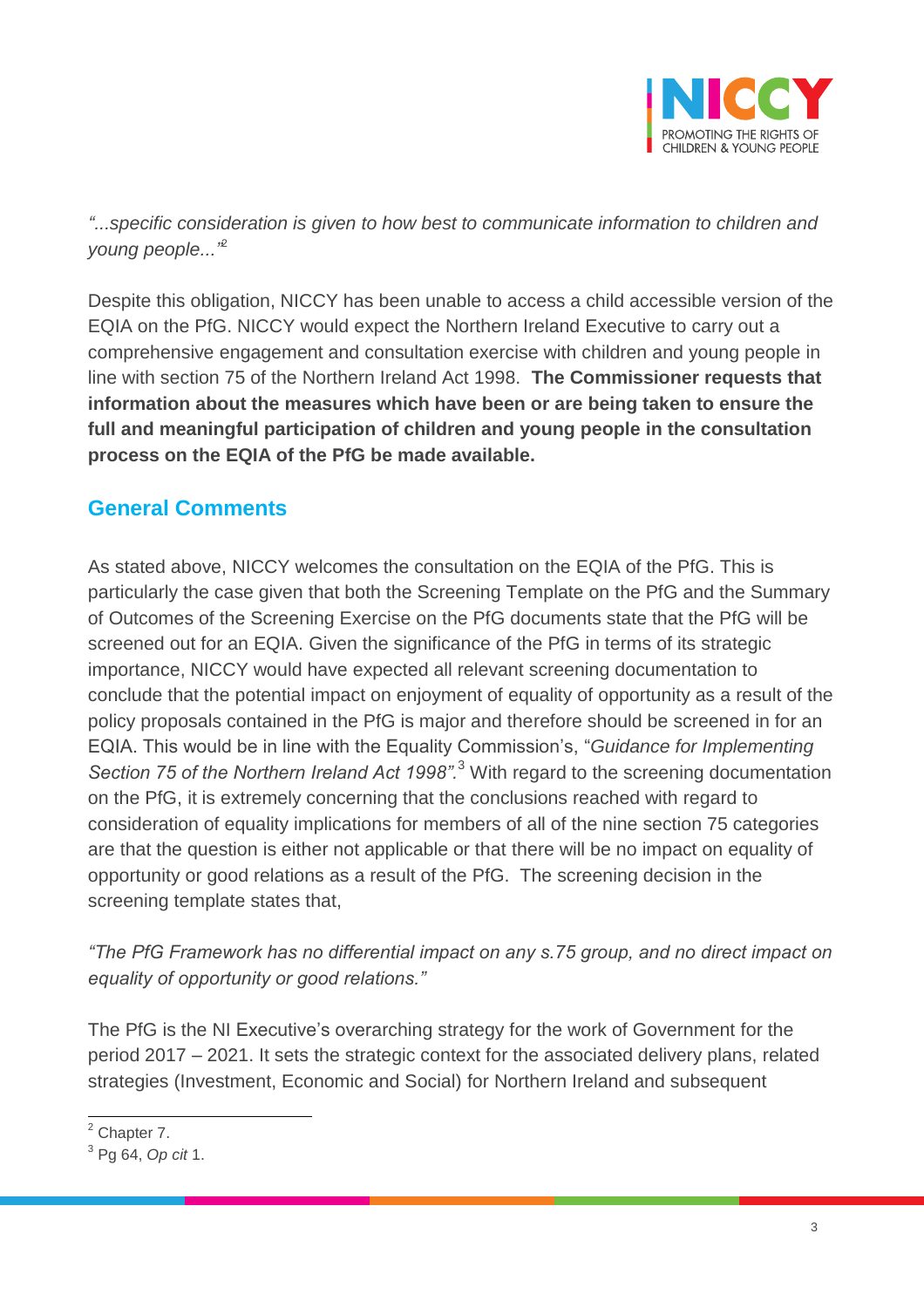

budgetary decisions. The PfG will have an impact on the lives of every person in Northern Ireland and we are extremely challenged as to how it can be concluded that the policy proposals contained in the PfG will have no impact on enjoyment of equality of opportunity or good relations on any of the members of any of the nine section 75 categories. NICCY does not agree with this conclusion and believes that the screening exercise has not been correctly carried out.

Despite this finding in the screening documentation, and the decision to screen the PfG out for an EQIA, it is welcome that an EQIA has been carried out. We do however have some serious concerns about the focus of the EQIA, as the potential impacts on the enjoyment of equality of opportunity of the policy proposals contained in the PfG have not been considered and assessed for members of each of the nine section 75 categories. While NICCY appreciates the challenge of the proper application of the section 75 of the Northern Ireland Act 1998 statutory duty to high level policies, it is important to note that the Equality Commission's, "*Guidance for Implementing Section 75 of the Northern Ireland Act 1998"*<sup>4</sup> makes no distinction depending on the level of the policy in question. The Guidance is clear that,

*"Whatever status or label is accorded to an amended or new policy, for example, 'draft', 'pilot', 'high level strategy' or 'sectoral initiative', the equality and good relations implications must be considered in terms of assessing the likely impact of a policy and the Commission recommends applying the screening procedure (Annex 1) and, if necessary, subjecting the policy to an equality impact assessment"* 5

The section 75 statutory equality duty therefore does apply to the PfG and all associated Departmental delivery plans submitted as part of this process and must be adequately complied with in the same way as all other policies. This should be done in a manner which ensures full compliance with section 75 of the Northern Ireland Act 1998 at a high strategic policy level. Unfortunately this is not the case with the EQIA of the PfG.

#### **Consideration of Available Data and Research**

The Equality Commission has produced detailed Guidance on carrying out EQIAs<sup>6</sup> which all designated public authorities should use when carrying them out. The Guidance details

 4 *Ibid*.

<sup>5</sup> Pg 31, *Ibid.*

<sup>&</sup>lt;sup>6</sup> Practical Guidance on Equality Impact Assessments, Equality Commission for Northern Ireland, February 2005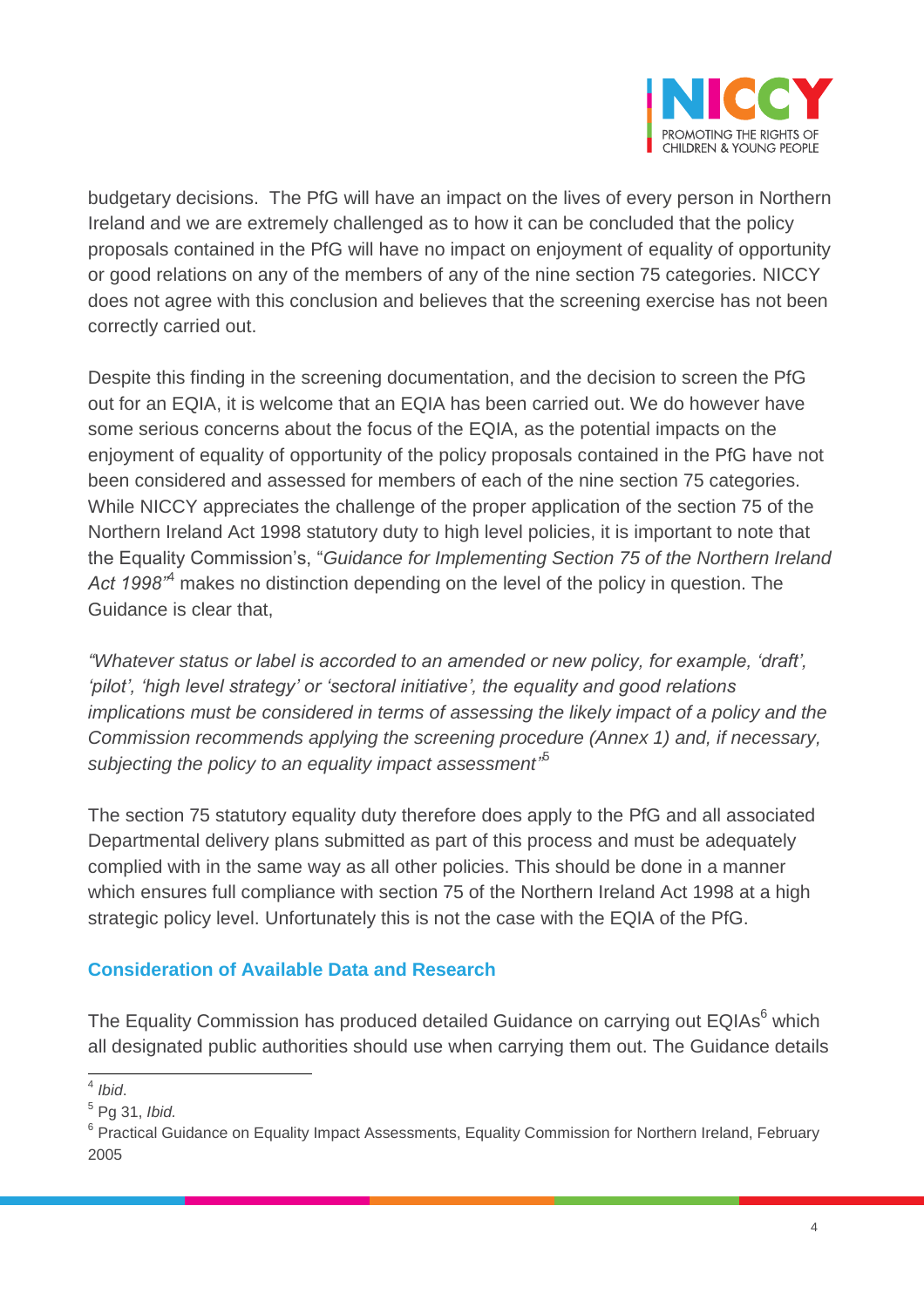

the seven step process which should be followed when carrying out EQIAs. The second step of the process is the Consideration of available data and research. The way in which this step has been carried out in the EQIA of the PfG is an apparent misunderstanding of the entire EQIA process and this step in particular. The purpose of consideration of data and research is to allow for a thorough examination of data across all of the nine section 75 categories in order to assess the likely impact on the enjoyment of equality of opportunity by members as a result of the policy proposals contained in the PfG. However, this section of the EQIA does not examine any data in relation to any of the section 75 categories, but rather lists the titles of a range of data sources which are currently gathered in relation to people across each of the nine categories.

Compliance with the section 75 obligations with regard to consideration of data and research should have entailed a comprehensive examination of the lives of members of the nine section 75 categories through an analysis of existing data and research on each of the categories. An assessment should then have been made of the likely impacts that implementation of the policy proposals contained in the PfG will have on the enjoyment of equality of opportunity of members of the nine section 75 categories. No examination of how the policy proposals in the PfG will impact on any of the members of each of the categories has been carried out and resultant assessment of potential impacts on enjoyment of opportunity. It is the lack of this assessment which leads us to conclude that while the consultation document is called an EQIA of the PfG, no EQIA of the PfG has actually been carried out.

We also wish to refer to the statement in the EQIA document that it is *anticipated* that the outcomes-focus of the PfG has significant potential to support greater equality of impact across Section 75 categories.<sup>7</sup> While this may be the case, the purpose of an EQIA is to carry out an assessment of the implications of the policy proposals in the PfG on the enjoyment of equality of opportunity by members of the nine section 75 categories. The EQIA, if carried out correctly should allow for a conclusion to be arrived at for members of each of the section 75 categories with regard to the impact the PfG policy proposals will have on their enjoyment of equality of opportunity. The fact that in the EQIA it is anticipated that there will be a positive impact on equality of opportunity illustrates that the EQIA of the PfG has not allowed for definitive conclusions to be made about the equality impacts of the PfG, the EQIA has not succeed in achieving what it should have done. In addition, through the identification of priorities there will be equality implications and it is

<sup>7&</sup>lt;br><sup>7</sup> Pg 11, *Programme for Government Equality Impact Assessment*, Northern Ireland Executive, 28<sup>th</sup> October 2016.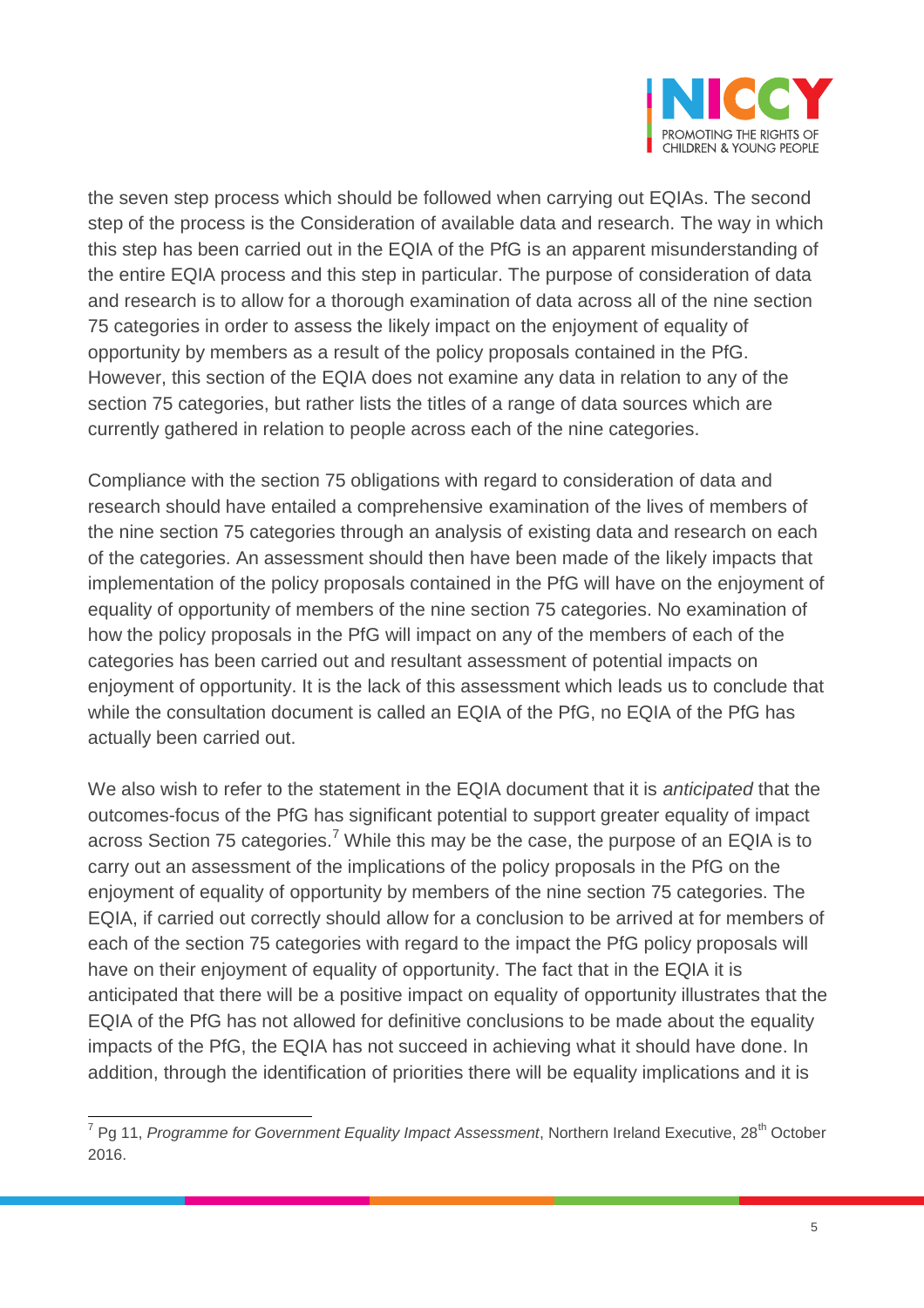

not sufficient to state that the impact on all section 75 groups will be positive. **We would therefore recommend that the Northern Ireland Executive carried out a comprehensive EQIA which allows for reliable conclusions to be drawn about the impact of the policy proposals contained in the PfG on the enjoyment of opportunity of members of the nine section 75 categories.**

Reference to the data which is being and will be collected as part of the PfG process is welcome and we note that the document states that this data, when published, is generally disaggregated on the basis of section 75 identities. It is extremely important that data is collected across all of the nine section 75 categories. In the Equality Commission's "*Practical Guidance on Equality Impact Assessments" 8* , the mandatory elements of an EQIA are extremely clear as they are contained in a shaded box at the beginning of each step of the seven step process. With regard to consideration of data and research, the Guidance states that existing quantitative data should be collected and analysed by relevant equality category as a minimum base from which to judge outcomes; qualitative or evaluative research or information gathered by government and bodies such as voluntary, community and trade union organizations should be relied upon; gaps in available information for equality categories should be identified and where more detailed data are needed, steps including commissioning data should be taken. It goes on to state that,

#### *"Relevant, reliable and up-to-date information is essential... Public authorities must therefore institute a system of information gathering across all nine equality categories to supplement available statistical and qualitative research." 9*

The PfG EQIA outlines the indicators for which equality data is available for the delivery of the PfG. Of the 48 PfG indicators, the EQIA states that data is available by equality grounds for the following categories: gender (24 indicators); religion (19); age (18); disability (14); race (6); political opinion (1); and sexual orientation (0). It is clear from this that equality data is not being collated across all of the nine section 75 categories, with gaps existing in particular with regard to sexual orientation, political opinion, race and disability. The current PfG outcome framework must be able to baseline, or demonstrate progress for all individuals across the outcome indicators of the PfG. The Equality Commission's Guidance with regard to the statutory equality obligations on data is clear that data which is already in existence should be relied upon in carrying out an EQIA and where sufficient data does not exist, commissioned if necessary. This needs to be urgently addressed as we move forward on the delivery of the PfG in order to ensure that the PfG

 $\overline{a}$ <sup>8</sup> *Op cit* 6*.*

<sup>9</sup> Pg 11, *Ibid.*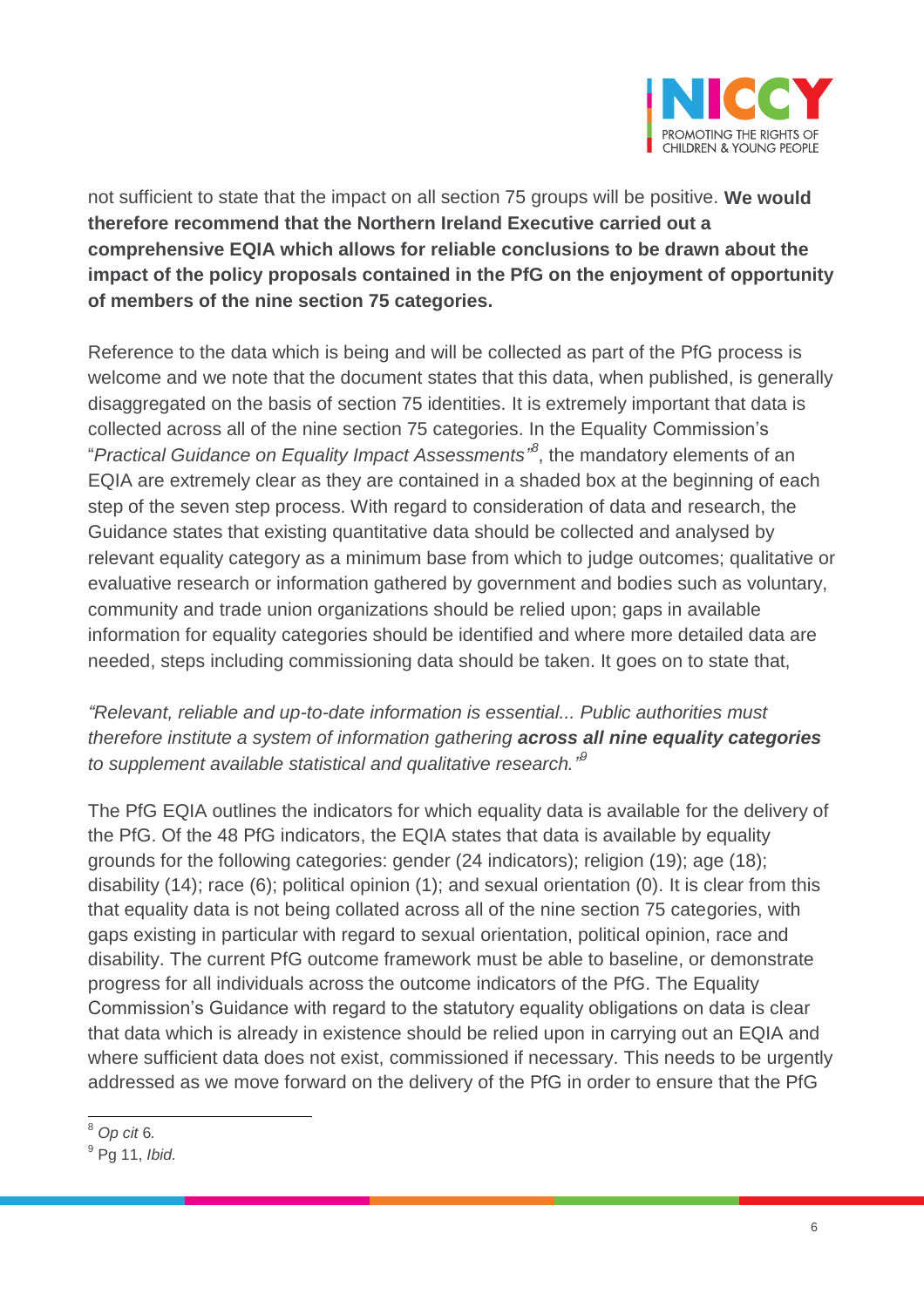

is delivering better outcomes for all of the people of Northern Ireland, but also to ensure compliance with the statutory equality obligations under section 75 of the Northern Ireland Act 1998.

We again wish to reiterate our recommendation made in our responses to the PfG consultations in July and December 2016 that **the Northern Ireland Executive employs additional indicators and multiple datasets for each measure in order to gain a fuller, more accurate understanding of the current situation regarding the outcome areas and a greater clarity on the actions which must be undertaken to ensure improvement in children's lives.** 

In addition, given that the Children and Young People's Strategy is currently being consulted on at present and is also a Northern Ireland Executive Strategy which aims to improve the lives and wellbeing outcomes for children and young people, the indicators used in the PfG must align with the indicators adopted by the Children and Young People's Strategy. The UNCRC Committee's General Comment No 5 emphasises that,

"...*sufficient and reliable data collection on children, disaggregated to enable identification of discrimination and/or disparities in the realisation of rights,"* is an essential part of implementation.<sup>10</sup>

The UN Committee suggests that reports which offer a comprehensive overview of the state of children's rights should be produced annually.<sup>11</sup> The significance of this failure to produce such information is pertinent to the PfG in that without adequate baseline data on children's lives, progress cannot be determined and areas requiring remedial measures cannot be identified. This is extremely disappointing not only with regard to the obligations under Article 4 of the UNCRC, but also given the existing statutory obligation on Government to collect data across all nine equality categories under section 75 of the Northern Ireland Act 1998.

One of the UN Committee on the Rights of the Child's recent recommendations focussed specifically on the need for a set of child rights indicators for Northern Ireland,

*"The Committee recommends that the government of Northern Ireland expedite the finalization of a Child Rights Indicator Framework, covering all areas of the Convention and taking into account the conceptual and methodological framework set out in the Office* 

11 *Ibid.*

 $\overline{a}$ 

<sup>10</sup> CRC/GC/2003/5, Para. 48.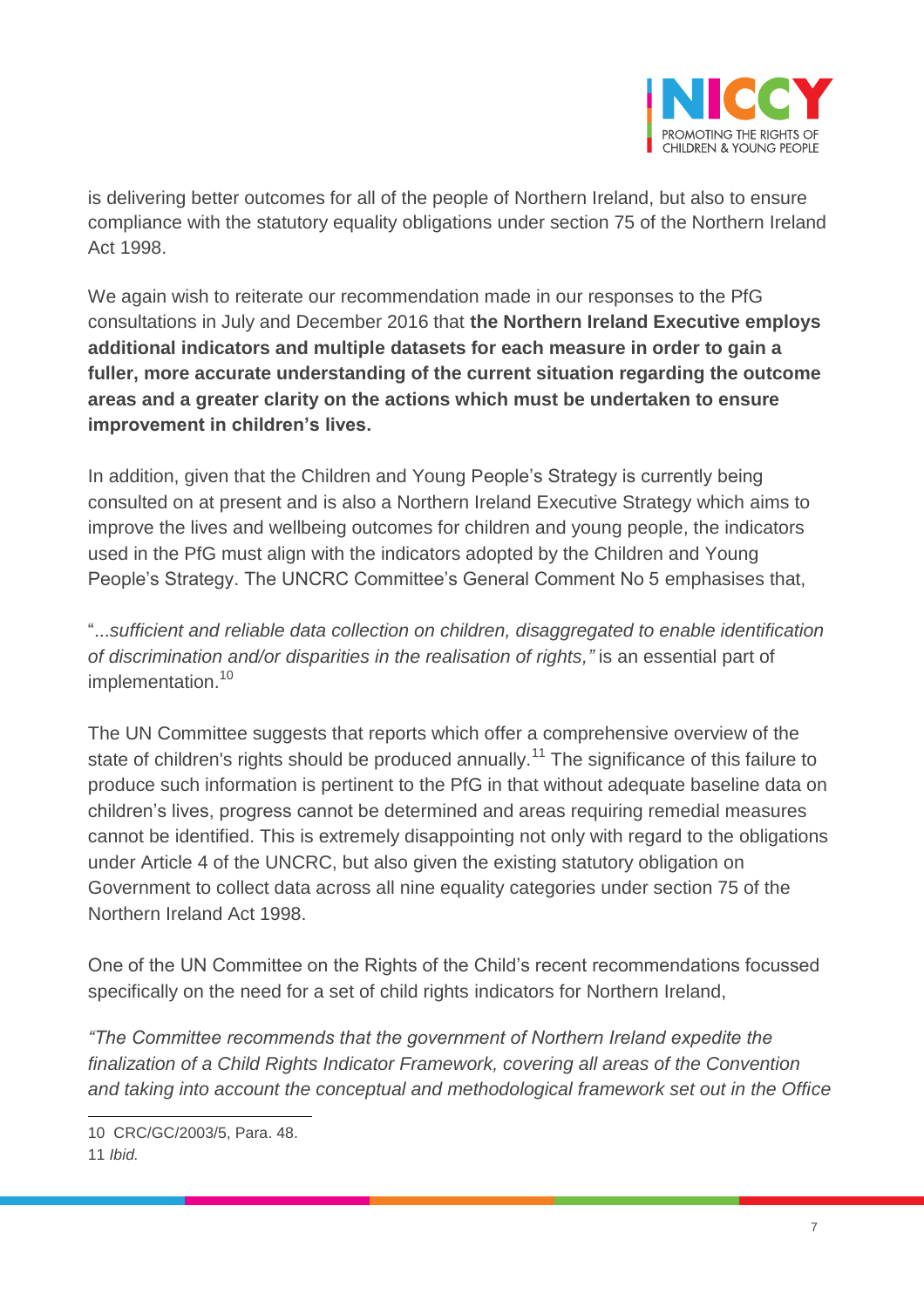

*of the United Nations High Commissioner for Human Rights (OHCHR) publication entitled Human Rights Indicators: A Guide to Measurement and Implementation."* <sup>12</sup>

#### **NICCY recommends that the Northern Ireland Executive expediently establish systems for comprehensive disaggregated data collection on the lives of children and young people across all of the nine section 75 categories**.

The consultation document also states that during the initial consultation on the PfG between May and July 2016, respondents were asked whether they felt the PfG would have either a positive or negative impact on a range of different groups across our society. A large proportion of respondents reported that the PfG may have no effect for groups of different marital status or sexual orientation. Very few responses expressed the view that any group would be impacted negatively.<sup>13</sup> While it is useful to ask respondents about potential for adverse impacts on members of the nine section 75 categories as a result of the policy proposals contained in the PfG, without the provision of adequate data on each of the nine section 75 categories and a thorough assessment of equality impacts, it is not possible to make these assumptions. Unfortunately, the EQIA that has been carried out on the PfG does not provide any information to allow more reliable conclusions to be drawn with regard to the potential equality impacts on members of the nine section 75 categories as a result of the policy proposals contained in the PfG. In addition, the EQIA fails to consider the obligation on designated public authorities to promote equality of opportunity, only considering potential adverse impacts. This is particularly disappointing given that we highlighted the obligation on the Northern Ireland Executive to promote equality of opportunity in NICCY's Advice to the Northern Ireland Executive on its Draft Programme for Government Framework. 14

Fulfilment of the statutory equality obligations under section 75 of the Northern Ireland Act 1998 requires more than avoidance of adverse impact. It also requires a proactive approach to be taken to ensure the promotion of equality of opportunity. Where there are opportunities to better promote equality of opportunity, section 75 requires positive action to be taken to ensure the enjoyment of equality of opportunity by all. The Equality Commission's Guidance for Public Authorities on Implementing Section 75 of the Northern Ireland Act 1998 states that,

 $\overline{a}$ 12 Para 9, CRC/C/GBR/CO/5, 3rd June 2016.

<sup>13</sup> Pg 19, *Op cit* 7.

<sup>&</sup>lt;sup>14</sup> 22<sup>nd</sup> July 2016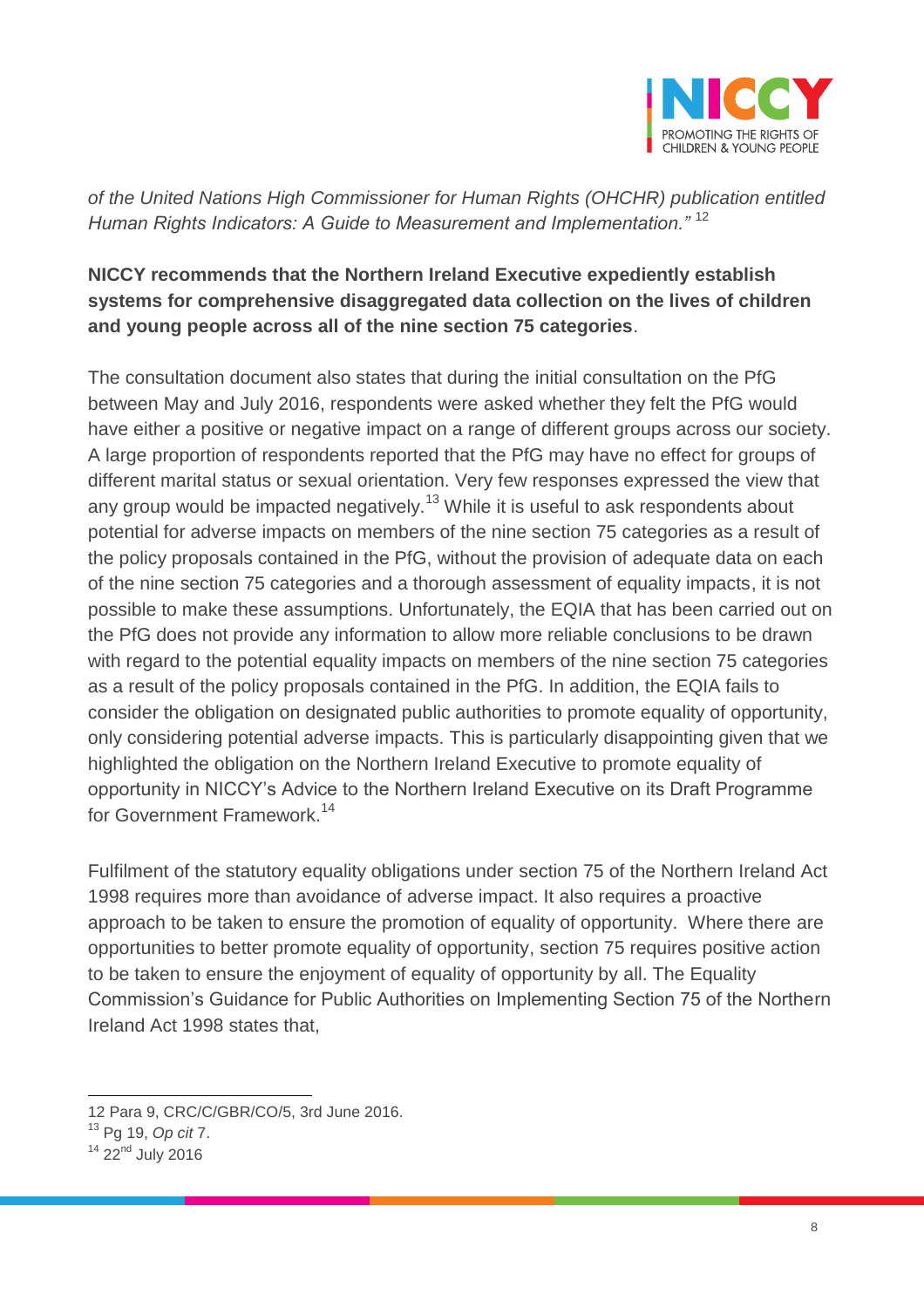

*"The promotion of equality of opportunity entails more than the elimination of discrimination. It requires proactive measures to be taken to facilitate the promotion of equality of opportunity between the categories identified in Section 75 (1). The equality duty should not deter a public authority from taking action to address disadvantage among particular sections of society – indeed such action may be an appropriate response to addressing inequalities."*<sup>15</sup>

It is clear from this that there is a statutory obligation on the Northern Ireland Executive to take action not only to mitigate against adverse impact or inequality but also to proactively promote equality of opportunity in order to comply with section 75. **NICCY reminds the Northern Ireland Executive of this aspect of its statutory equality obligations and firmly recommends that a comprehensive EQIA of the PfG is carried out which adequately considers actions which can be taken under the PfG to better promote equality of opportunity for members of the nine section 75 categories.** 

#### **Assessment of the Impacts**

While it is encouraging to note that the delivery Plans for the PfG will be assessed for equality impact at the appropriate level,<sup>16</sup> this does not detract from the obligation to carry out an EQIA of the overarching PfG policy. The consultation document states that the PfG provides a mechanism for the measurement, reporting and investigation of differential experiences of people based on their identities at a population level in respect of their experience of the outcomes set out in the PfG Framework.<sup>17</sup> It is the operation of the PfG at a population level which should have been assessed for its impact on the enjoyment of equality of opportunity of members of the nine section 75 categories. It is the experience of members of the nine protected groups under section 75, as well as people coming within more than one of the equality categories, that should dictate the mitigation of adverse impact, the alternative policies and the positive action required by section 75. It is extremely disappointing that this has not been carried out in the EQIA of the PfG.

The consultation document also states that,

*"...a key principle of the outcome-based approach that the Executive has adopted to the development of its Programme for Government is that it is the commitment to the* 

 $\overline{a}$ 

<sup>&</sup>lt;sup>15</sup> Pg 24, Section 75 of the Northern Ireland Act 1998, A Guide for Public Authorities, Northern Ireland Equality Commission, April 2010.

<sup>16</sup> Pg 21, *Op cit* 7*.*

<sup>17</sup> *Ibid.*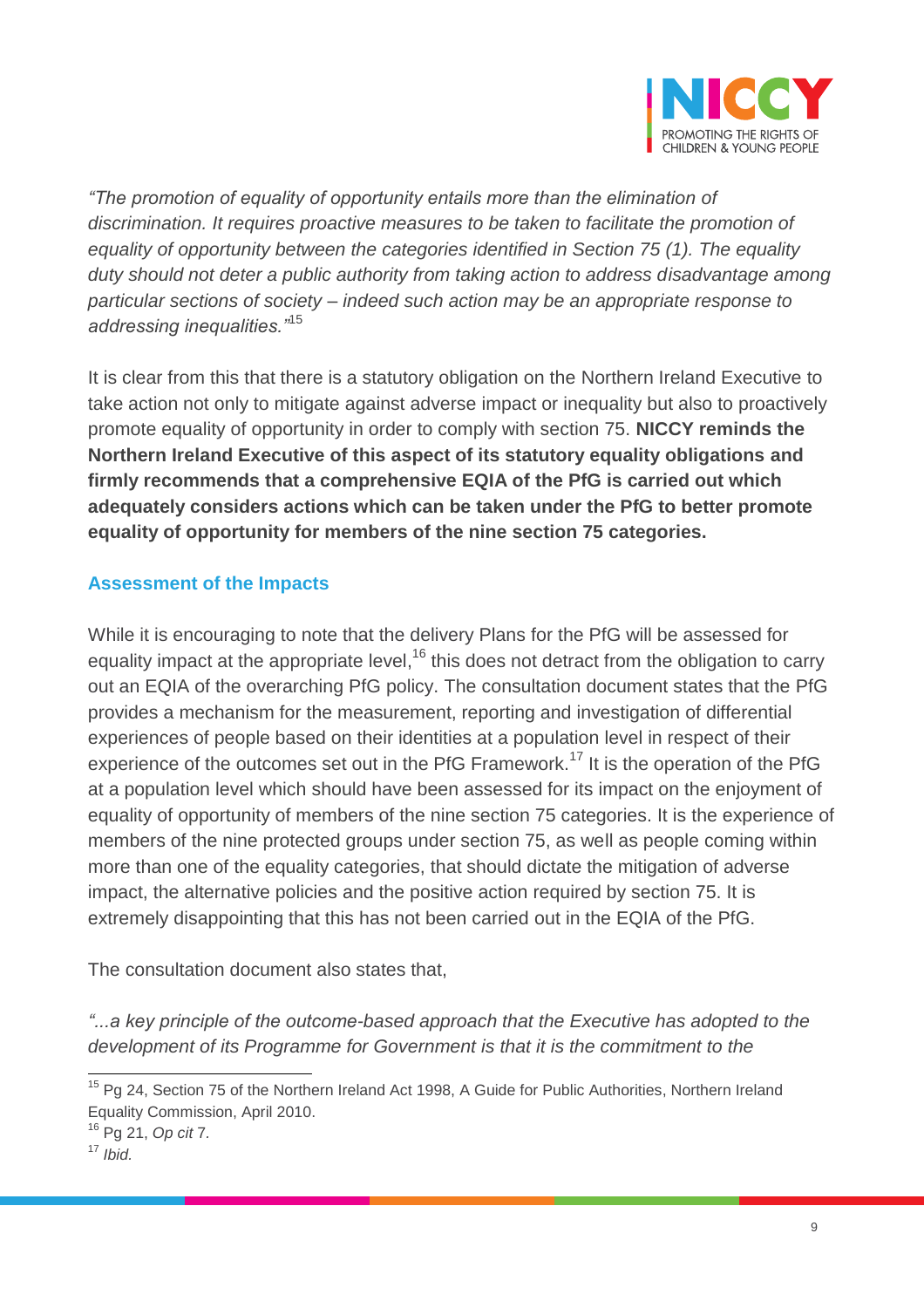

*achievement of the outcomes in the Programme for Government Framework that is paramount. Commitments to particular courses of action in support of the achievement of those outcomes, in Delivery Plans or elsewhere, are contingent rather than absolute. That is, in the event that circumstances change, or where new evidence becomes available with the consequence that the committed course of action is no longer the most effective way to achieve the Outcomes, the plan will change – commitments will change – in order to achieve the best outcome in wellbeing terms."*<sup>18</sup>

While this is welcome, it is also a requirement of section 75 of the Northern Ireland Act 1998. All designated public authorities have a statutory obligation to collect and record data for the purposes of monitoring. The Equality Commission for Northern Ireland has developed Monitoring Guidance<sup>19</sup> as a direct response to the reticence of public authorities in engaging in the mandatory monitoring element of section 75, which was reducing the impact and diminishing the effectiveness of the legislation. The purpose of monitoring is to ensure that section 75 is identifying inequalities on an ongoing basis and to indicate where designated public authorities could be doing things better or more effectively in the promotion of equality of opportunity with regard to all of its service users. As stated in the Equality Commission's, *"Monitoring Guidance for Use By Public Authorities,"*

*"Monitoring is more than data collection, it is also about analysing information that is*  relevant to, and necessary for, promoting equality of opportunity. Monitoring is an ongoing *process, the objective of which is to highlight possible inequalities and why these might be occurring."*<sup>20</sup>

Compliance with the section 75 statutory equality duties require monitoring in respect of all the groups protected under section 75 of the Northern Ireland Act 1998. This requires ongoing screening of all of the policy proposals under the PfG to mitigate against adverse impact and the introduction of alternative policies and practices where adverse impact on the enjoyment of equality of opportunity is identified and to better promote equality of opportunity across all section 75 categories. It is therefore the case that through compliance with the established statutory equality obligations, this purpose would already be served. NICCY recommends that rather than devising a new model for this purpose, the tried and tested statutory monitoring obligations are complied with under section 75.

 $\overline{a}$ <sup>18</sup> *Ibid.*

<sup>&</sup>lt;sup>19</sup> Monitoring Guidance for Use by Public Authorities, Northern Ireland Equality Commission, 2007.

<sup>20</sup> iii, *Ibid.*